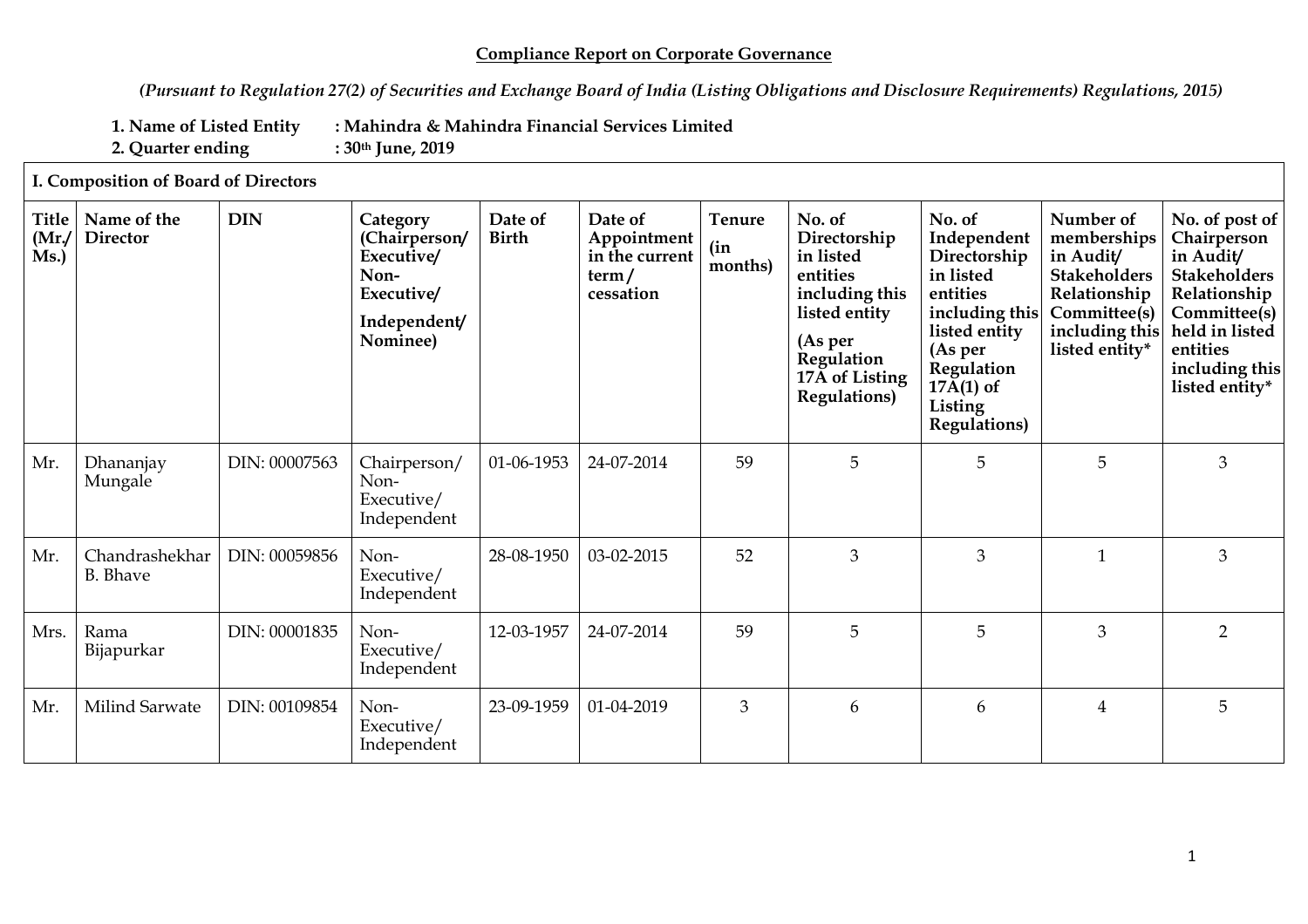| <b>Title</b><br>(Mr)<br>Ms.) | Name of the<br><b>Director</b> | PAN & DIN     | Category<br>(Chairperson/<br>Executive/<br>Non-<br>Executive/<br>Independent/<br>Nominee) | Date of<br><b>Birth</b> | Date of<br>Appointment<br>in the current<br>term/<br>cessation | <b>Tenure</b><br>(in<br>months) | No. of<br>Directorship<br>in listed<br>entities<br>including this<br>listed entity<br>(As per<br>Regulation<br>17A of Listing<br>Regulations) | No. of<br>Independent<br>Directorship<br>in listed<br>entities<br>including this<br>listed entity<br>(As per<br>Regulation<br>$17\overline{A}(1)$ of<br>Listing<br><b>Regulations</b> ) | Number of<br>memberships<br>in Audit/<br><b>Stakeholders</b><br>Relationship<br>Committee(s)<br>including this<br>listed entity* | No. of post of<br>Chairperson<br>in Audit/<br><b>Stakeholders</b><br>Relationship<br>Committee(s)<br>held in listed<br>entities<br>including this<br>listed entity* |
|------------------------------|--------------------------------|---------------|-------------------------------------------------------------------------------------------|-------------------------|----------------------------------------------------------------|---------------------------------|-----------------------------------------------------------------------------------------------------------------------------------------------|-----------------------------------------------------------------------------------------------------------------------------------------------------------------------------------------|----------------------------------------------------------------------------------------------------------------------------------|---------------------------------------------------------------------------------------------------------------------------------------------------------------------|
| Mr.                          | V. S.<br>Parthasarathy         | DIN: 00125299 | Non-<br>Executive/<br>Non-<br>Independent                                                 | 01-11-1962              | 24-07-2014                                                     |                                 | $\overline{3}$                                                                                                                                | $\mathbf{0}$                                                                                                                                                                            | $\overline{4}$                                                                                                                   | $\mathbf{1}$                                                                                                                                                        |
| Mr.                          | Anish Shah                     | DIN: 02719429 | Non-<br>Executive/<br>Non-<br>Independent                                                 | 26-12-1969              | 18-03-2016                                                     |                                 | $\overline{2}$                                                                                                                                | $\overline{0}$                                                                                                                                                                          | $\overline{2}$                                                                                                                   | $\Omega$                                                                                                                                                            |
| Mr.                          | Ramesh Iyer                    | DIN: 00220759 | Executive                                                                                 | 04-06-1958              | 30-04-2016                                                     |                                 | $\mathbf{1}$                                                                                                                                  | $\overline{0}$                                                                                                                                                                          | $\overline{3}$                                                                                                                   | $\Omega$                                                                                                                                                            |
| Mr.                          | V. Ravi                        | DIN: 00307328 | Executive                                                                                 | 02-07-1959              | 25-07-2015                                                     |                                 | $\mathbf{1}$                                                                                                                                  | $\theta$                                                                                                                                                                                | $\overline{4}$                                                                                                                   | $\Omega$                                                                                                                                                            |

\*Committee membership(s) and Chairmanship(s) of Directors are counted separately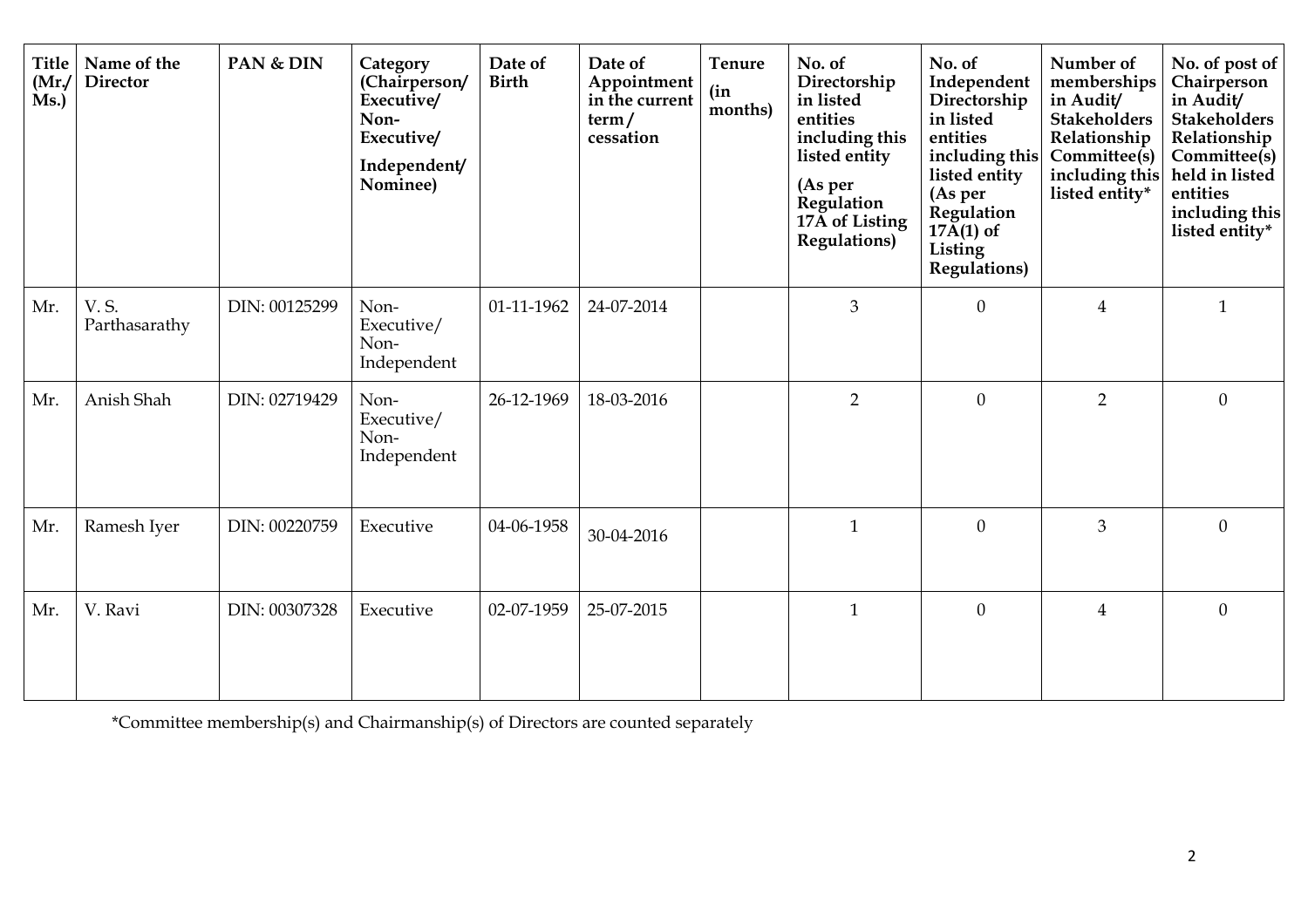| <b>II. Composition of Committees</b>           |                                                                                                                                                                                          |                                                                                                                                                                                                |                                                                                                                                  |                          |  |  |  |
|------------------------------------------------|------------------------------------------------------------------------------------------------------------------------------------------------------------------------------------------|------------------------------------------------------------------------------------------------------------------------------------------------------------------------------------------------|----------------------------------------------------------------------------------------------------------------------------------|--------------------------|--|--|--|
| <b>Name of Committee</b>                       | <b>Name of Committee Members</b>                                                                                                                                                         | Category (Chairperson/Executive/<br>Non-Executive/Independent/Nominee)                                                                                                                         | Date of<br>Appointment                                                                                                           | Date of<br>Cessation     |  |  |  |
| 1. Audit Committee                             | Mr. Chandrashekhar B. Bhave<br>i.<br>ii.<br>Mr. Dhananjay Mungale<br>iii.<br>Mrs. Rama Bijapurkar<br>Mr. Milind Sarwate<br>iv.<br>Mr. V. S. Parthasarathy<br>V.<br>Mr. Anish Shah<br>V1. | Chairperson-Non-Executive-Independent<br>Non-Executive-Independent<br>Non-Executive-Independent<br>Non-Executive-Independent<br>Non-Executive Non-Independent<br>Non-Executive Non-Independent | 10th February, 2015<br>17th February, 2000<br>27th October, 2008<br>9th April, 2019<br>22nd October, 2014<br>18th March, 2016    | <b>Not</b><br>Applicable |  |  |  |
| 2. Nomination and<br>Remuneration<br>Committee | Mr. Chandrashekhar B. Bhave<br>$\mathbf{i}$ .<br>Mr. Dhananjay Mungale<br>ii.<br>Mr. V. S. Parthasarathy<br>iii.                                                                         | Chairperson-Non-Executive-Independent<br>Non-Executive-Independent<br>Non-Executive Non-Independent                                                                                            | 18th March, 2016<br>19th March, 2014<br>24th July, 2017                                                                          | <b>Not</b><br>Applicable |  |  |  |
| 3. Risk Management<br>Committee                | Mr. Chandrashekhar B. Bhave<br>i.<br>Mrs. Rama Bijapurkar<br>ii.<br>Mr. Dhananjay Mungale<br>iii.<br>Mr. Milind Sarwate<br>iv.<br>Mr. V. S. Parthasarathy<br>V.                          | Chairperson-Non-Executive-Independent<br>Non-Executive-Independent<br>Non-Executive-Independent<br>Non-Executive-Independent<br>Non-Executive Non-Independent                                  | 10th February, 2015<br>23rd January, 2009<br>28 <sup>th</sup> January, 2008<br>9th April, 2019<br>22 <sup>nd</sup> October, 2014 | <b>Not</b><br>Applicable |  |  |  |
| 4. Stakeholders<br>Relationship<br>Committee   | Mrs. Rama Bijapurkar<br>1.<br>Mr. Chandrashekhar B. Bhave<br>ii.<br>Mr. Ramesh Iyer<br>iii.<br>Mr. V. Ravi<br>iv.                                                                        | Chairperson-Non-Executive-Independent<br>Non-Executive-Independent<br>Executive<br>Executive                                                                                                   | 23rd April, 2015<br>9th April, 2019<br>27th October, 2005<br>25th July, 2015                                                     | Not<br>Applicable        |  |  |  |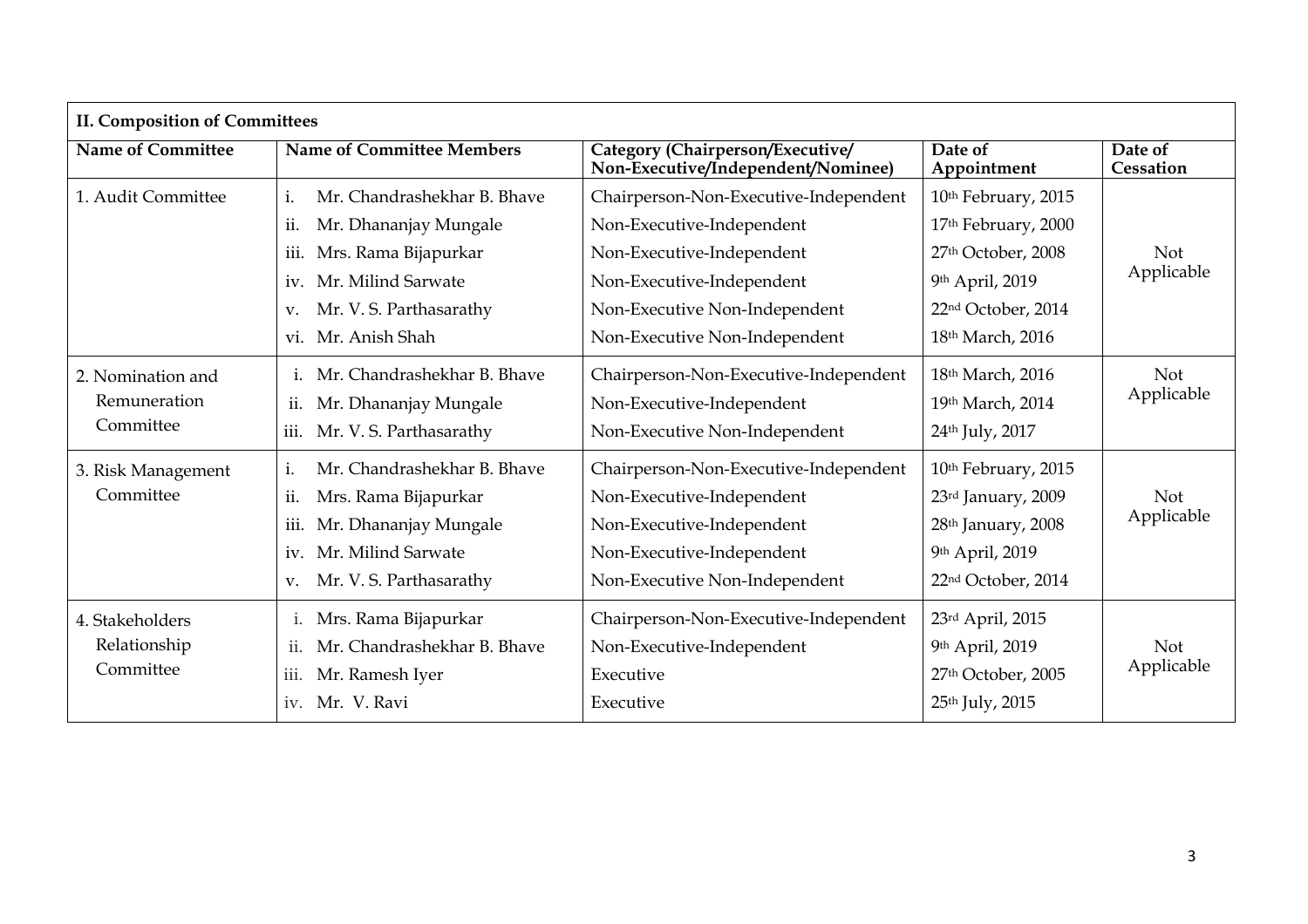| <b>III. Meeting of Board of Directors</b>              |                                                            |                                                                               |                                                     |                                       |                                                          |  |  |
|--------------------------------------------------------|------------------------------------------------------------|-------------------------------------------------------------------------------|-----------------------------------------------------|---------------------------------------|----------------------------------------------------------|--|--|
| Date(s) of Meeting (if any)<br>in the previous quarter | Date(s) of Meetings (if<br>any) in the relevant<br>quarter | Maximum gap between<br>any two consecutive<br>meetings (in number of<br>days) | Whether<br>requirement of<br>Quorum met<br>(Yes/No) | <b>Number of Directors</b><br>present | No. of Independent<br>Directors attending the<br>meeting |  |  |
| 25th January, 2019                                     |                                                            |                                                                               | Yes                                                 |                                       |                                                          |  |  |
| 7 <sup>th</sup> March, 2019                            |                                                            | 40                                                                            | Yes                                                 |                                       |                                                          |  |  |
| 27 <sup>th</sup> March, 2019                           |                                                            | 19                                                                            | Yes                                                 |                                       |                                                          |  |  |
|                                                        | 24th April, 2019                                           | 27                                                                            | Yes                                                 |                                       |                                                          |  |  |

| <b>IV. Meeting of Committees</b> |                                                                                                    |                                                                             |                                                |                                       |                                                          |  |  |
|----------------------------------|----------------------------------------------------------------------------------------------------|-----------------------------------------------------------------------------|------------------------------------------------|---------------------------------------|----------------------------------------------------------|--|--|
| <b>Name of Committee</b>         | Date(s) of meeting (dates of<br>Previous quarter and<br>Current quarter in<br>chronological order) | Maximum gap<br>between any two<br>consecutive meetings<br>in number of days | Whether requirement of<br>Quorum met (details) | <b>Number of Directors</b><br>present | No. of Independent<br>Directors attending the<br>meeting |  |  |
| <b>Audit Committee</b>           | 25 <sup>th</sup> January, 2019                                                                     |                                                                             | Yes                                            |                                       |                                                          |  |  |
| <b>Audit Committee</b>           | 25 <sup>th</sup> February, 2019                                                                    | 30                                                                          | Yes                                            |                                       |                                                          |  |  |
| <b>Audit Committee</b>           | 24th April, 2019                                                                                   | 57                                                                          | Yes                                            |                                       |                                                          |  |  |

| V. Related Party Transactions                                                                             |                               |  |  |  |
|-----------------------------------------------------------------------------------------------------------|-------------------------------|--|--|--|
| Subject                                                                                                   | Compliance status (Yes/No/NA) |  |  |  |
| Whether prior approval of Audit Committee obtained                                                        | Yes                           |  |  |  |
| Whether Shareholder approval obtained for material RPT                                                    | Not Applicable                |  |  |  |
| Whether details of RPT entered into pursuant to omnibus approval have been<br>reviewed by Audit Committee | Yes                           |  |  |  |